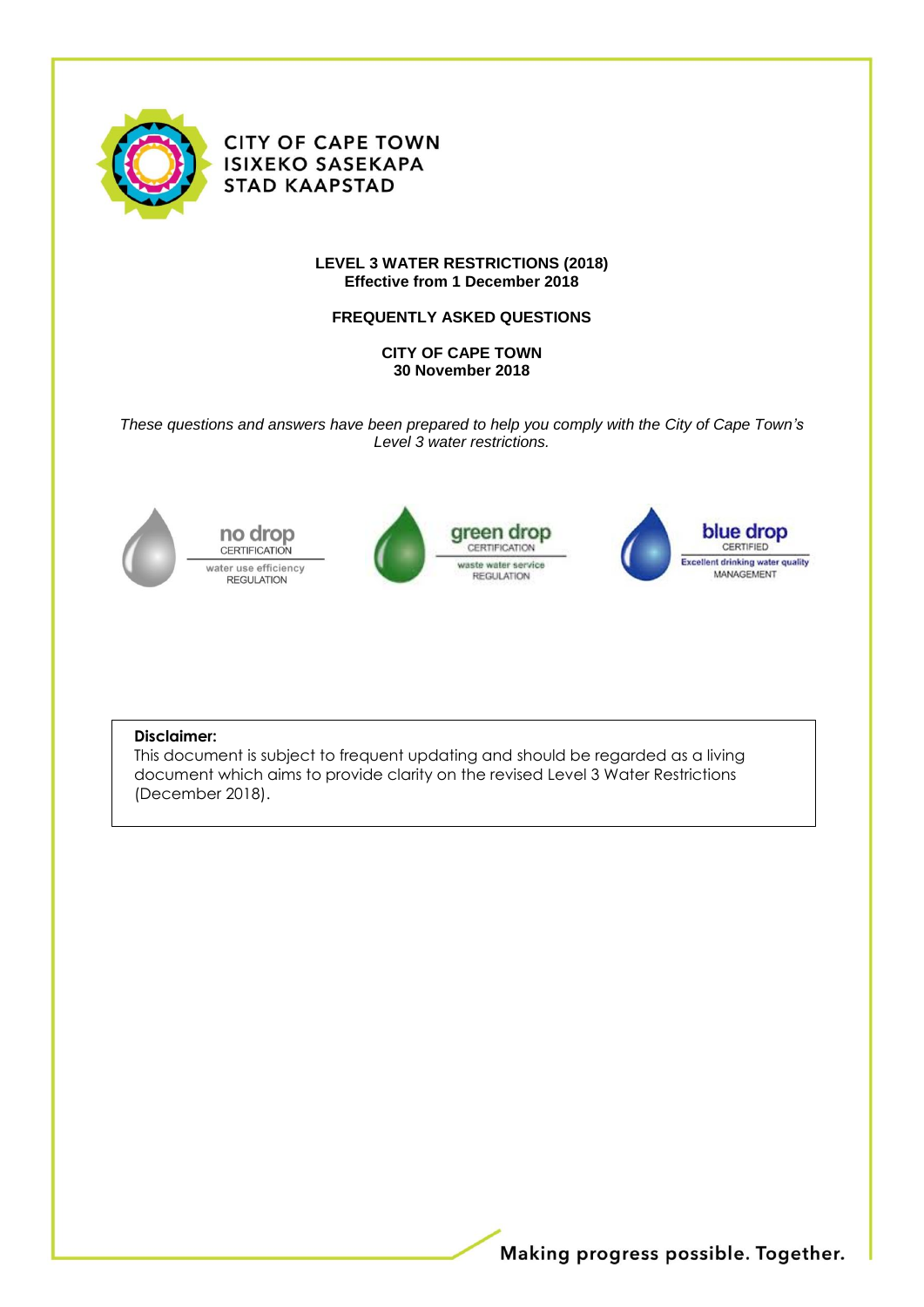# **Contents**

| 1. What changed between the Level 5 (from 1 October 2018) and the Level 3 restrictions                                                                                         |  |
|--------------------------------------------------------------------------------------------------------------------------------------------------------------------------------|--|
|                                                                                                                                                                                |  |
|                                                                                                                                                                                |  |
|                                                                                                                                                                                |  |
|                                                                                                                                                                                |  |
|                                                                                                                                                                                |  |
|                                                                                                                                                                                |  |
| 7. How will it work when a bill reflects usage under Level 5 and Level 3 tariffs between two                                                                                   |  |
| 8. Why are you penalising people in the lower steps of the tariff who are using less? It<br>looks like the high users are being rewarded by getting the biggest reductions?  6 |  |
| 9. Was the City just making money off its residents with the Level 5 tariff? 6                                                                                                 |  |
|                                                                                                                                                                                |  |
| 11. Will advanced pressure management continue now that water restrictions are being                                                                                           |  |
|                                                                                                                                                                                |  |
|                                                                                                                                                                                |  |
| 14. Who is responsible for complying with water restrictions: a landlord or a tenant?  8                                                                                       |  |
|                                                                                                                                                                                |  |
| 16. I need to apply for exemption for more than one property. Do I need to submit an                                                                                           |  |
| 17. If I have been granted water restrictions exemption previously do I need to reapply?8                                                                                      |  |
|                                                                                                                                                                                |  |
| 18. Does the 10 500 litres per month limit for residential properties still apply?  8                                                                                          |  |
| 19. Will you now stop the roll out of water management devices (WMDs) for water                                                                                                |  |
| 20. A water management device (WMD) was installed at my house because we used too<br>much water during the drought. Can my WMD now be set to a higher level?  8                |  |
| 21. If I want to retain my current water management device setting, what should I do? 9                                                                                        |  |
| 22. How do I apply for an increased drinking water quota for my household? 9                                                                                                   |  |
|                                                                                                                                                                                |  |
|                                                                                                                                                                                |  |
| 25. How can I still be water wise while being allowed to use more water?  9                                                                                                    |  |
|                                                                                                                                                                                |  |
| 26. Are commercial, industrial and other non-residential customers still required to reduce<br>their consumption by 40% relative to their pre-drought consumption levels?  10  |  |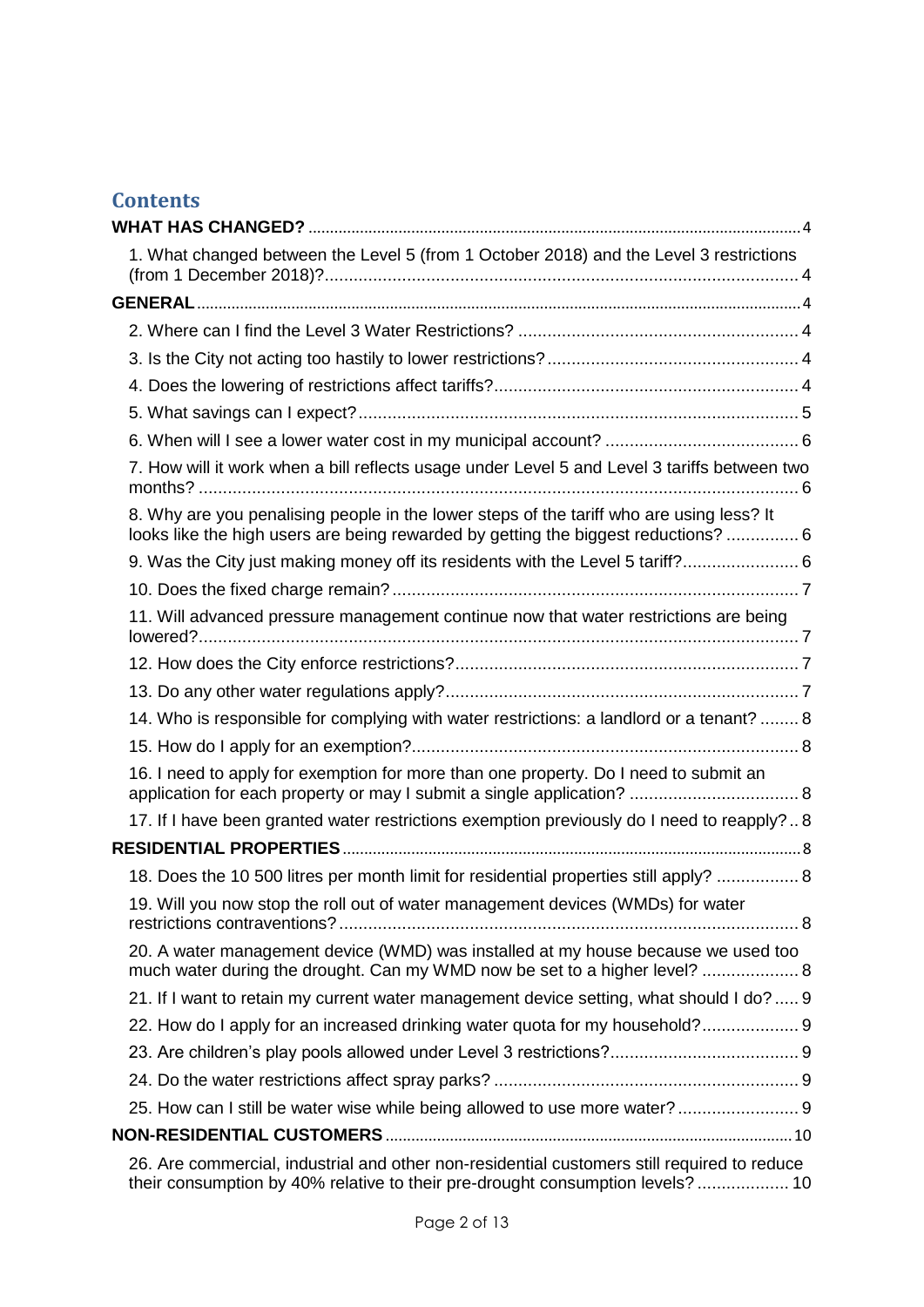| 27. How do I apply for an increased quota of drinking water for my organisation? 10                                                                                                 |  |
|-------------------------------------------------------------------------------------------------------------------------------------------------------------------------------------|--|
| 28. What other water conservation regulations apply to non-residential properties? 10                                                                                               |  |
| 29. We are introducing alternative water sources in our business/operation now, like using<br>rainwater, groundwater or recycling greywater. What are the rules related to this? 10 |  |
|                                                                                                                                                                                     |  |
|                                                                                                                                                                                     |  |
| 31. May I use my irrigation system and hosepipe if connected to borehole water?  11                                                                                                 |  |
| 32. I am physically disabled/elderly and I can't water my garden with buckets or a watering                                                                                         |  |
|                                                                                                                                                                                     |  |
| 33. May I fill and top up my swimming pool with municipal drinking water?  11                                                                                                       |  |
|                                                                                                                                                                                     |  |
| 35. May I top up my pool with municipal drinking water if a chemical/liquid pool cover is                                                                                           |  |
|                                                                                                                                                                                     |  |
|                                                                                                                                                                                     |  |
|                                                                                                                                                                                     |  |
|                                                                                                                                                                                     |  |
| 38. Am I allowed to wash my car with municipal drinking water?  12                                                                                                                  |  |
|                                                                                                                                                                                     |  |
| 40. May owners of boats rinse and flush their motors after fishing? 12                                                                                                              |  |
| 41. May someone who uses borehole water wash their car in the allocated times? 13                                                                                                   |  |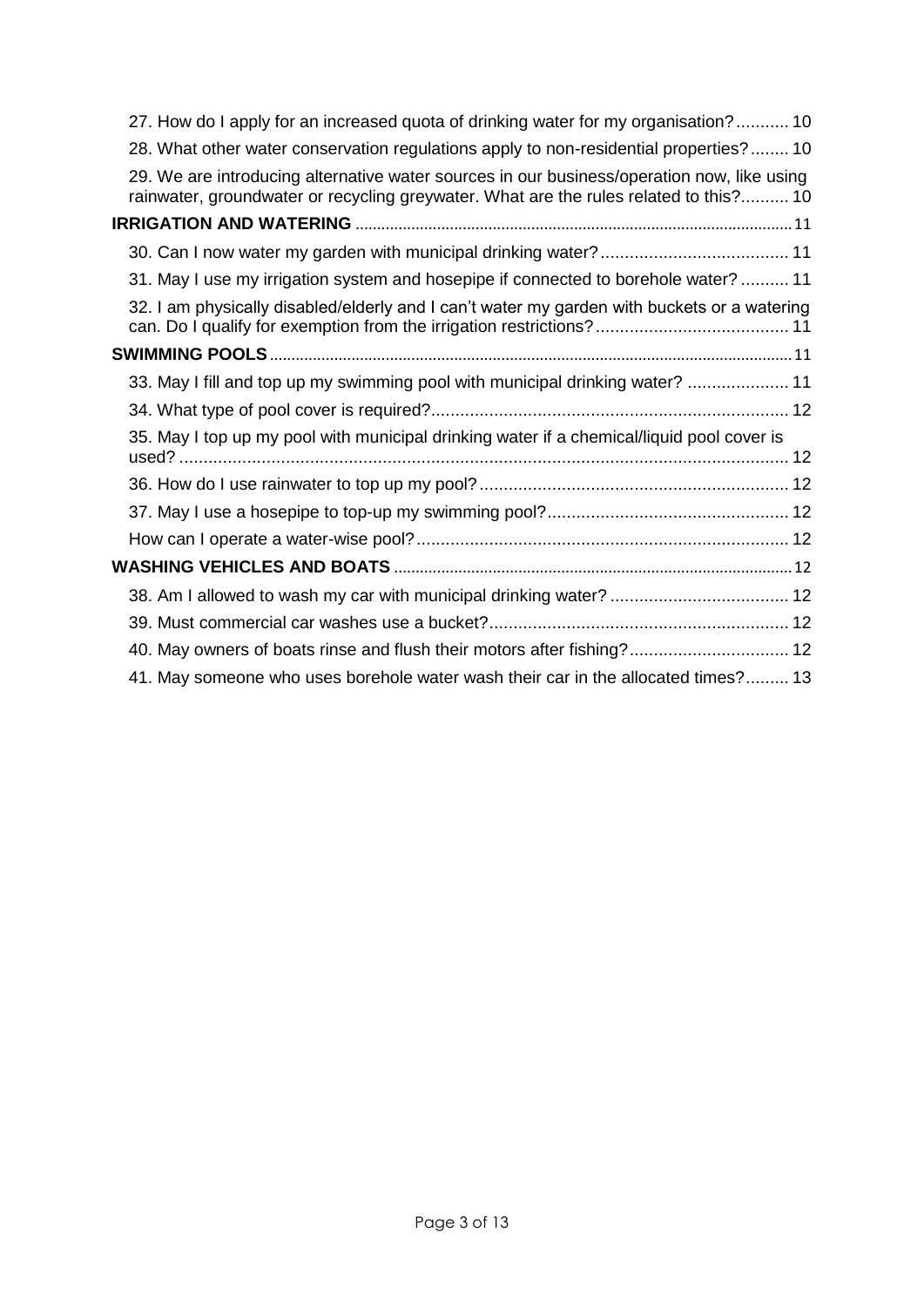## <span id="page-3-0"></span>**WHAT HAS CHANGED?**

<span id="page-3-1"></span>**1. What changed between the Level 5 (from 1 October 2018) and the Level 3 restrictions (from 1 December 2018)?** 

### **SUMMARY OF KEY CHANGES: LEVEL 5 (October 2018) to LEVEL 3 (December 2018):**

- Overall city water usage target increased from 500 million to 650 million litres per day.
- Personal water use limit increased from 70 to105 litres per person per day.
- **Removal of percentage reduction restrictions for commercial, industrial and other nonresidential water users.** All customers must adhere to the [Water By-law \(2010\)](http://resource.capetown.gov.za/documentcentre/Documents/Bylaws%20and%20policies/Water%20By-law%202010.pdf) and the [Amendment \(2018\)](http://resource.capetown.gov.za/documentcentre/Documents/Bylaws%20and%20policies/Water%20Amendment%20By-law%202018.pdf) at all times and are strongly encouraged to use water responsibly.
- Removal of Level 5 restriction measures applicable to residential properties using more than 10 500 litres per month. All residents are strongly encouraged to continue to use water wisely.
- Watering with municipal drinking water using a bucket or watering can is allowed on Tuesdays, Thursdays and Saturdays before 09:00 or after 18:00 for a maximum of one hour on those days per property.
- Topping up or filling of swimming pools with municipal drinking water is allowed subject to the pool being covered with a non-permeable, solid pool cover when not in use; the recovery of backwash water; and the use of rainwater for pool topping up where practically possible.
- Vehicles, trailers, caravans and boats may be washed with municipal drinking water using a bucket.
- Commercial car washes may use municipal drinking water subject to industry best practice water conservation norms and the recycling of at least 50% of the water used.
- Spray parks may operate subject to strict management to minimise water use.
- <span id="page-3-2"></span>Tariffs lowered to Level 3 water and sanitation tariffs.

## **GENERAL**

#### <span id="page-3-3"></span>**2. Where can I find the Level 3 Water Restrictions?**

Level 3 Water Restriction measures (full document): <br>Level 3 Water Restriction measures (overview): [English](http://resource.capetown.gov.za/documentcentre/Documents/Forms,%20notices,%20tariffs%20and%20lists/L3-WaterRestrictionOverviewNotice-Xho.pdf) | [Afrikaans](http://resource.capetown.gov.za/documentcentre/Documents/Procedures,%20guidelines%20and%20regulations/L3-WaterRestrictionGuidelines-Afri.pdf) | [isiXhosa](http://resource.capetown.gov.za/documentcentre/Documents/Procedures,%20guidelines%20and%20regulations/L3-WaterRestrictionGuidelines-Xho.pdf) Level 3 Water Restriction measures (overview):

#### <span id="page-3-4"></span>**3. Is the City not acting too hastily to lower restrictions?**

International experience shows that many countries impose water restrictions too late or remove them too early. This is why the City has chosen to impose Level 3 recovery restrictions and have not dropped restrictions to a lower level as rainfall for 2018 and 2019 remain uncertain.

Following the assessment at the end of the hydrological year in October 2018, the National Department of Water and Sanitation (DWS) has proposed a saving of between 10% and 20% for urban users to safeguard our water reserves for the year ahead**.** 

However, the City is implementing Level 3 recovery restrictions which are designed to achieve a 30% reduction in usage as a precaution due to uncertainty in current weather patterns. Dam levels will be closely monitored and water users are strongly encouraged to retain and continue improving on the water use efficiencies achieved during the drought and to keep using water wisely.

### <span id="page-3-5"></span>**4. Does the lowering of restrictions affect tariffs?**

Yes, tariffs are linked to water restriction levels. Lower restrictions mean lower tariffs.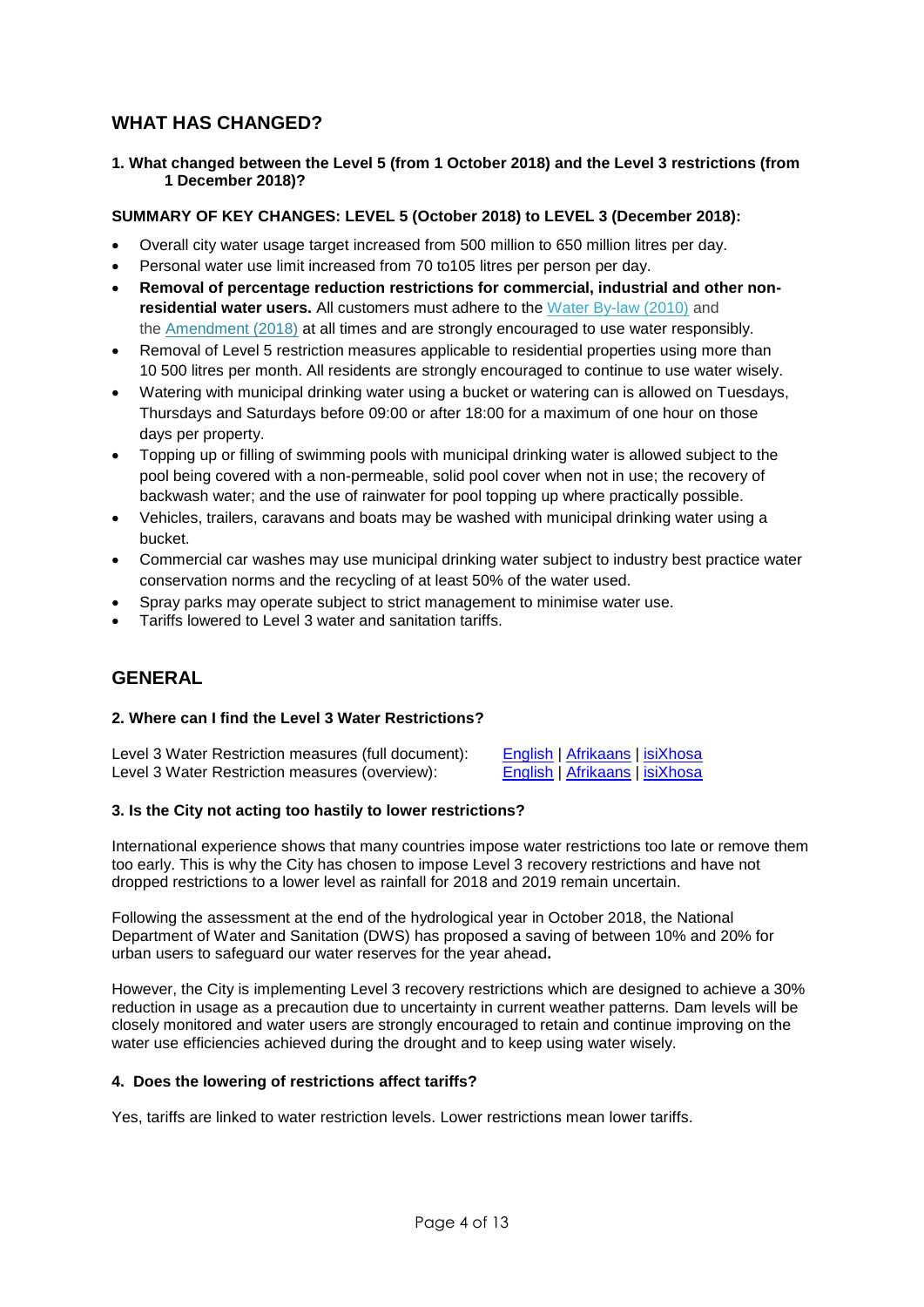Cape Town's consumers have been carrying the burden of high tariffs which were imposed to specifically address an extreme situation. The crisis situation has changed and consumers cannot be expected to continue paying the higher tariffs.

Tariffs, which are still based on how much or little is used, have been lowered as follows:

| <b>Residential water tariffs (including VAT)</b>               |                              |                        |                        |
|----------------------------------------------------------------|------------------------------|------------------------|------------------------|
| <b>Step</b>                                                    | <b>Water</b><br>(Kilolitres) | <b>Level 5 Tariffs</b> | <b>Level 3 Tariffs</b> |
| 1                                                              | $0 \leq 6$ kl                | R24,37                 | R <sub>15,73</sub>     |
| $\overline{2}$                                                 | > 6 ≤ 10,5 k                 | R39,59                 | R22,38                 |
| $\overline{3}$                                                 | $>10,5 ≤ 35$ kl              | R60,25                 | R31,77                 |
| $\overline{4}$                                                 | $>$ 35 kl                    | R345                   | R69,76                 |
| <b>Commercial and industrial water tariffs (including VAT)</b> |                              |                        |                        |
|                                                                | 1 kl                         | R43,13                 | R28,82                 |

| <b>Residential sanitation tariffs (including VAT)</b>               |                                   |                        |                        |
|---------------------------------------------------------------------|-----------------------------------|------------------------|------------------------|
| <b>Step</b>                                                         | <b>Sanitation</b><br>(Kilolitres) | <b>Level 5 Tariffs</b> | <b>Level 3 Tariffs</b> |
|                                                                     | $0 \le 4.2$ kl                    | R <sub>19</sub> ,47    | R13,82                 |
| 2                                                                   | $> 4.2 \le 7.35$ kl               | R34,79                 | R <sub>19,67</sub>     |
| 3                                                                   | $>7,35$ ≤ 24,5 kl                 | R51,92                 | R29,43                 |
| 4                                                                   | $>$ 24,5 ≤ 35 kl                  | R124,30                | R52,96                 |
| <b>Commercial and industrial sanitation tariffs (including VAT)</b> |                                   |                        |                        |
|                                                                     | 1 kl                              | R34,83                 | R25,89                 |

For the complete Level 3 water tariffs, please see Level 3 – [water consumptive](http://resource.capetown.gov.za/documentcentre/Documents/Financial%20documents/Budget%202018-2019%20Annexure%206%20Water%20and%20Sanitation%20-%20Water%20Level%203%20Reduction.pdf)

Level 3 – [sanitation consumptive](http://resource.capetown.gov.za/documentcentre/Documents/Financial%20documents/Budget%202018-2019%20Annexure%206%20Water%20and%20Sanitation%20%20-%20Sanitation%20Level%203%20Reduction.pdf)

### <span id="page-4-0"></span>**5. What savings can I expect?**

This depends on your property and water use. Please see the following examples:

| Example 1: Residential property using 6 kl (6 000 $\ell$ ) water per month |                                                   |                                                  |                     |
|----------------------------------------------------------------------------|---------------------------------------------------|--------------------------------------------------|---------------------|
| <b>Water and</b><br><b>Sanitation tariffs</b><br>(Domestic full)           | Level 5<br>(until 30/11/2018)<br>Rand (incl. VAT) | Level 3<br>(from 01/12/2018)<br>Rand (incl. VAT) | <b>Rand savings</b> |
| Water                                                                      | R147,46                                           | R94,94                                           | R52,52              |
| Sewerage                                                                   | R82,65                                            | R58,39                                           | R24,26              |
| Fixed basic delivery<br>charge $-15$ mm<br>meter connection                | R64,40                                            | R64,40                                           | Not applicable      |
| Total                                                                      | R294,51                                           | R217,73                                          | R76,78              |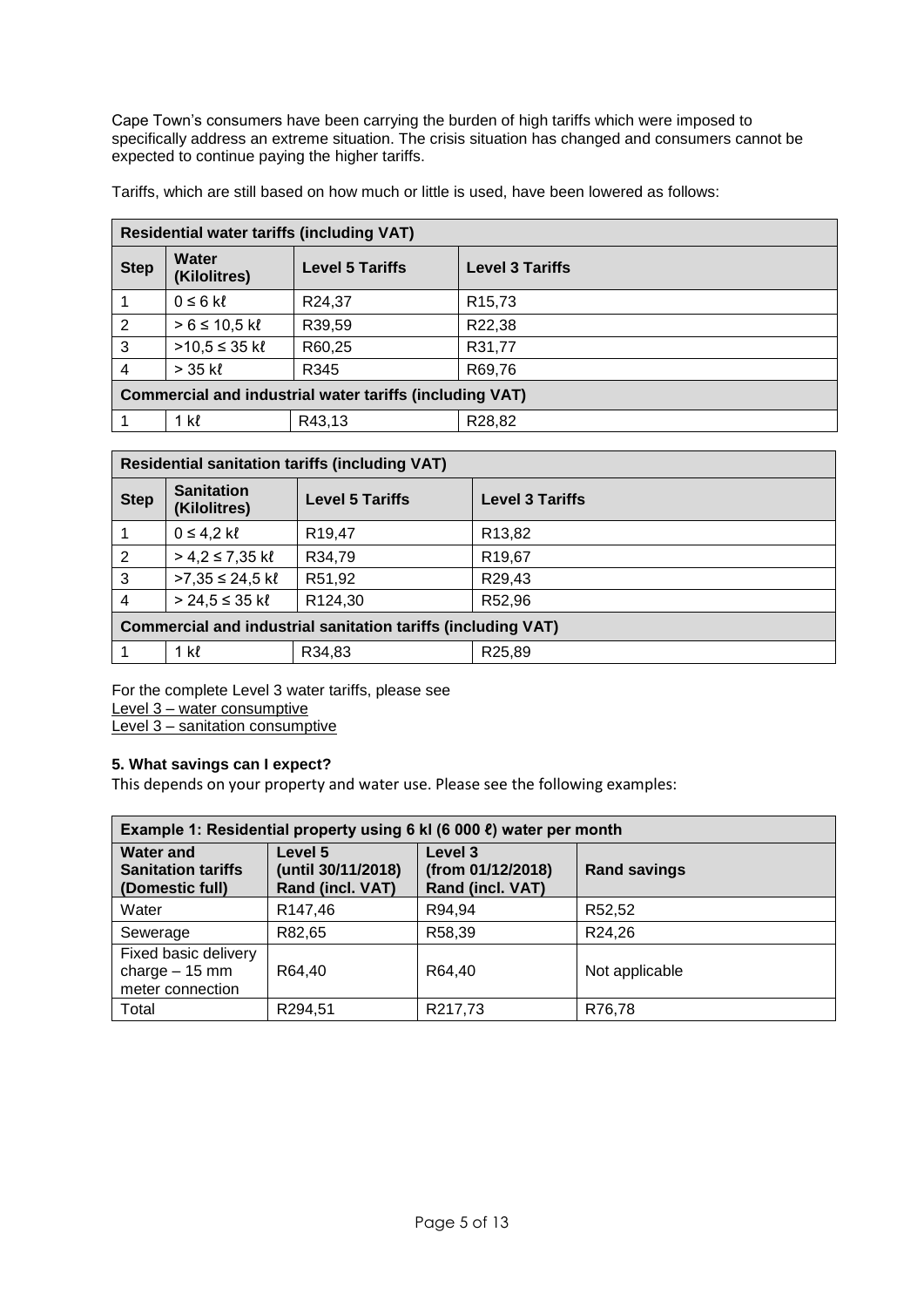| Example 2: Residential property using 12 kl (12 000 ℓ) water per month |                                                   |                                                  |                     |
|------------------------------------------------------------------------|---------------------------------------------------|--------------------------------------------------|---------------------|
| <b>Water and</b><br><b>Sanitation tariffs</b><br>(Domestic full)       | Level 5<br>(until 30/11/2018)<br>Rand (incl. VAT) | Level 3<br>(from 01/12/2018)<br>Rand (incl. VAT) | <b>Rand savings</b> |
| Water                                                                  | R418,12                                           | R244,66                                          | R <sub>173,46</sub> |
| Sewerage                                                               | R247,96                                           | R <sub>152,22</sub>                              | R95,74              |
| Fixed basic delivery<br>charge $-20$ mm<br>meter connection            | R <sub>115</sub>                                  | R <sub>115</sub>                                 | Not applicable      |
| Total                                                                  | R781,08                                           | R511,88                                          | R269,20             |

| Example 3: Commercial / Industrial property using 150 kl (150 000 ℓ) water per month |                                                   |                                                  |                       |
|--------------------------------------------------------------------------------------|---------------------------------------------------|--------------------------------------------------|-----------------------|
| <b>Water and</b><br><b>Sanitation tariffs</b><br>(Commercial /<br>Industrial)        | Level 5<br>(until 30/11/2018)<br>Rand (incl. VAT) | Level 3<br>(from 01/12/2018)<br>Rand (incl. VAT) | <b>Rand savings</b>   |
| Water                                                                                | R6469,50                                          | R4 323                                           | R <sub>2</sub> 146,50 |
| Sewerage                                                                             | R4 963,28                                         | R3 689,33                                        | R1 273,95             |
| Fixed basic delivery<br>charge $-80$ mm<br>meter connection                          | R <sub>1</sub> 840                                | R <sub>1</sub> 840                               | Not applicable        |
| Total                                                                                | R13 272,78                                        | R9 852,33                                        | R3 420,45             |

#### <span id="page-5-0"></span>**6. When will I see a lower water cost in my municipal account?**

The change to the tariffs will be applicable from 1 December 2018. The lower tariff will thus be reflected for usage in municipal accounts after this date. The tariff is still based on how much or how little water is used: the more one uses, the more one pays.

#### <span id="page-5-1"></span>**7. How will it work when a bill reflects usage under Level 5 and Level 3 tariffs between two months?**

The City will work out the daily average consumption at the property for the applicable billing period and will charge the consumption during November for the days of consumption at Level 5 tariffs and consumption during December at Level 3 tariffs on a pro rata basis.

#### <span id="page-5-2"></span>**8. Why are you penalising people in the lower steps of the tariff who are using less? It looks like the high users are being rewarded by getting the biggest reductions?**

Note that it is not the case that there is a bigger 'discount' at the higher steps. Rather, there was a significantly bigger increase for those steps when water restrictions were initially increased. Those who are using at the highest (step 4) tariff pay over four times more than those using at the lowest (step 1) tariff. The lowest users on step 1 pay R54, 03 less per kilolitre than the highest users on step  $\ddot{4}$ .

#### <span id="page-5-3"></span>**9. Was the City just making money off its residents with the Level 5 tariff?**

No. The City does not budget to make a profit, but to recover the total cost to supply the water service. The higher tariff levels were introduced to deter customers from using too much water during the drought crisis and to prevent the City from running out of water. Higher tariffs are also required when less water is sold to generate the income necessary to deliver water services.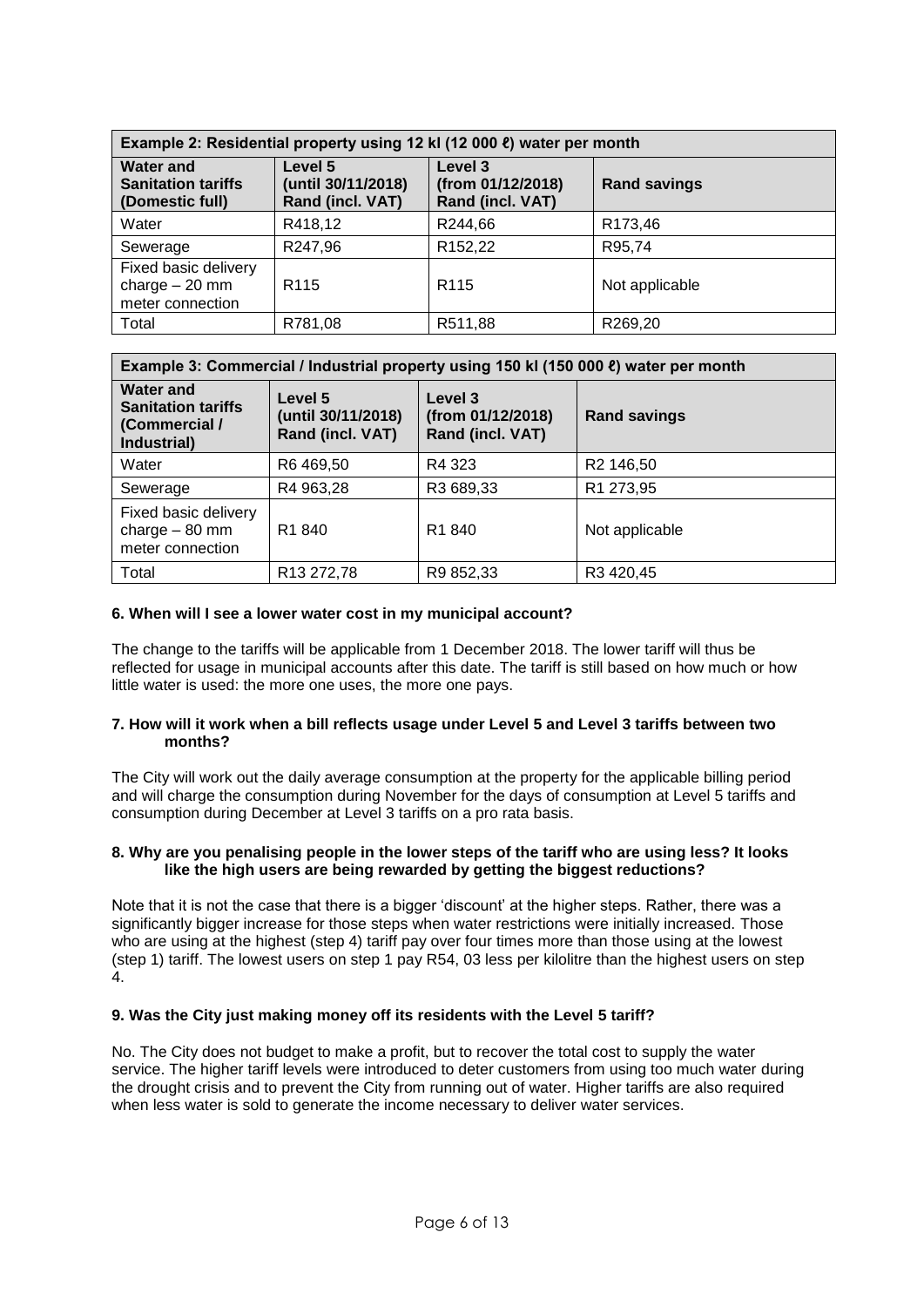#### <span id="page-6-0"></span>**10. Does the fixed charge remain?**

Yes, the fixed charge is a permanent feature now and unrelated to the restriction level. This charge, which is based on the size of the water connection to your property, helps bring greater certainty to the income that the City receives, namely, income that is not based on usage that goes up or down. As we recover from the drought, with further lowering of tariffs being a possibility, the cost of water will incrementally reduce and therefore the cost of performing this service and delivering safe, reliable drinking water to households and businesses needs to be responsibly safeguarded and not be dependent on revenue solely related to the quantity of water consumed – whether water usage is higher or lower.

#### <span id="page-6-1"></span>**11. Will advanced pressure management continue now that water restrictions are being lowered?**

We will continue with pressure management as it helps to reduce stress on the City's water reticulation network. Lower pressure is the new normal. During Level 3 recovery restrictions there will however be increased pressure at critical points in the system and this will reduce the impact of pressure management in the peak hours especially. Ongoing pressure management is also part of our commitment to being a more water-wise city into the future.

Through our efforts thus far, we are saving up to 70 million litres of water per day. We have created many pressure zones which enable us to increasingly manage pressure in an automated manner.

It is essential that we continue all of our interventions to lower water usage and to prevent unnecessary leaks and bursts in our pipe infrastructure. This will be in line with the emphasis on water demand management and conservation that we have always had in place.

The [Water By-law \(2010\)](http://resource.capetown.gov.za/documentcentre/Documents/Bylaws%20and%20policies/Water%20By-law%202010.pdf) and the [Amendment \(2018\)](http://resource.capetown.gov.za/documentcentre/Documents/Bylaws%20and%20policies/Water%20Amendment%20By-law%202018.pdf) stipulates that the City does not guarantee pressure at a certain level.

Property owners, building management agents and body corporates should adhere to the building regulations by installing pumps and water storage systems to sustain their internal usage. These systems must be compliant with City and South African National Standards regulations in both their design and operation.

If you live in or operate from a multi-storey building, ensure that the water supply system, which includes booster pumps and rooftop storage, is in working order in compliance with the [Water By-law](http://resource.capetown.gov.za/documentcentre/Documents/Bylaws%20and%20policies/Water%20By-law%202010.pdf)  [\(2010\)](http://resource.capetown.gov.za/documentcentre/Documents/Bylaws%20and%20policies/Water%20By-law%202010.pdf) and the [Amendment \(2018\).](http://resource.capetown.gov.za/documentcentre/Documents/Bylaws%20and%20policies/Water%20Amendment%20By-law%202018.pdf)

#### <span id="page-6-2"></span>**12. How does the City enforce restrictions?**

Water inspectors monitor compliance with the restriction measures as well as the Water By-law [\(2010\)](http://resource.capetown.gov.za/documentcentre/Documents/Bylaws%20and%20policies/Water%20By-law%202010.pdf) and the [Amendment \(2018\)](http://resource.capetown.gov.za/documentcentre/Documents/Bylaws%20and%20policies/Water%20Amendment%20By-law%202018.pdf) and they issue spot fines where applicable.

Residents are normally our most vigilant enforcers and we want you to please report, with appropriate proof, anyone who does not adhere to water restrictions, using the following methods:

- Call [0860 103 089](tel:0860103089)
- Email [water@capetown.gov.za](mailto:water@capetown.gov.za)
- SMS 31373 (max of 160 characters)
- WhatsApp 063 407 3699

#### <span id="page-6-3"></span>**13. Do any other water regulations apply?**

Yes, all water regulations contained in the [Water By-law \(2010\)](http://resource.capetown.gov.za/documentcentre/Documents/Bylaws%20and%20policies/Water%20By-law%202010.pdf) and the [Amendment \(2018\)](http://resource.capetown.gov.za/documentcentre/Documents/Bylaws%20and%20policies/Water%20Amendment%20By-law%202018.pdf) and in national water and sanitation legislation apply. Find out more on [Know your water regulations.](http://www.capetown.gov.za/Family%20and%20home/residential-utility-services/residential-water-and-sanitation-services/know-your-water-regulations)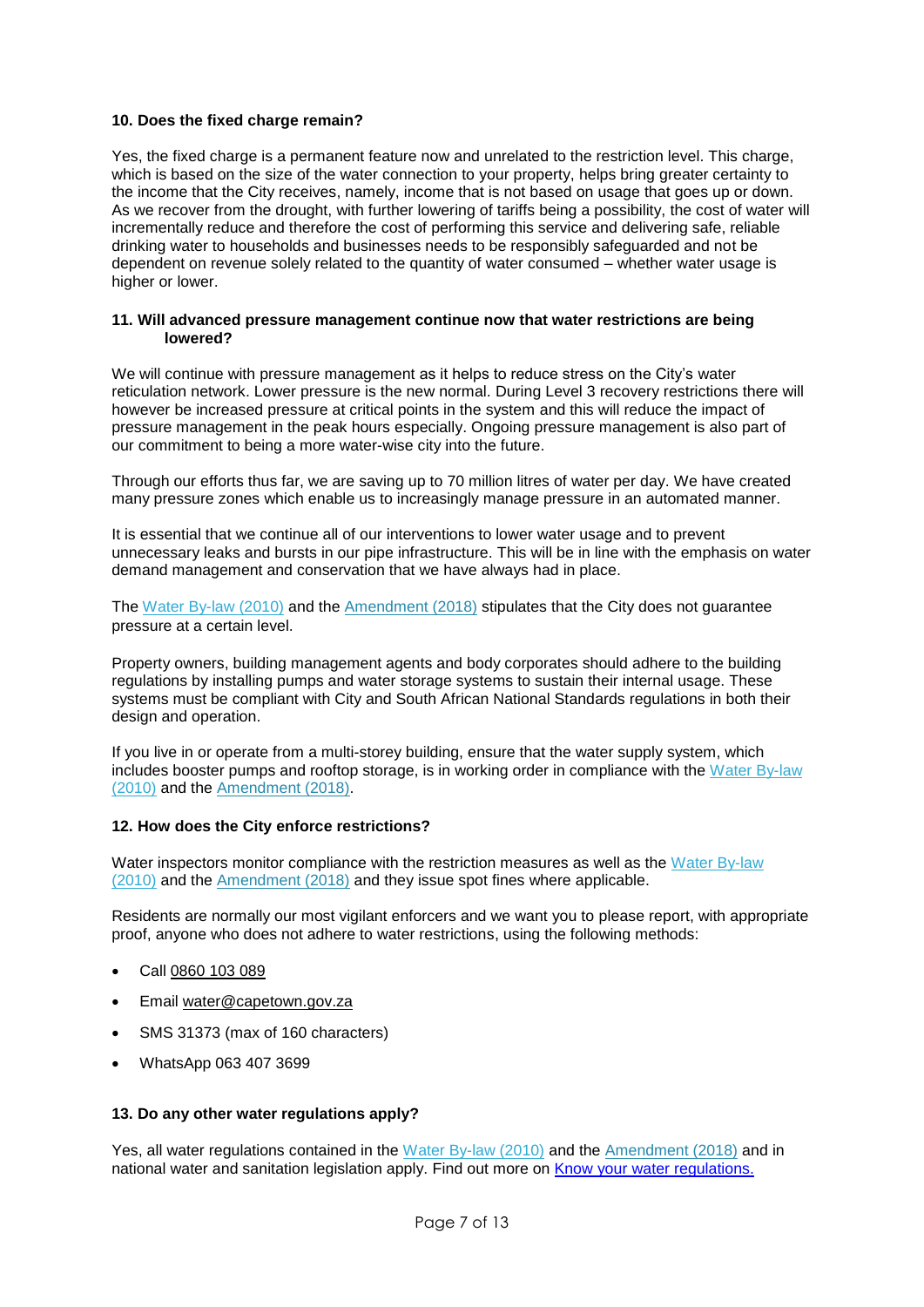#### <span id="page-7-0"></span>**14. Who is responsible for complying with water restrictions: a landlord or a tenant?**

It depends. According to the [Water By-law \(2010\)](http://resource.capetown.gov.za/documentcentre/Documents/Bylaws%20and%20policies/Water%20By-law%202010.pdf) and the [Amendment \(2018\),](http://resource.capetown.gov.za/documentcentre/Documents/Bylaws%20and%20policies/Water%20Amendment%20By-law%202018.pdf) the property owner is responsible for all water installations on the property (and the efficiency of these), while the consumer is responsible for any wastage or abuse of water.

It is thus encouraged that an owner and tenant work closely together to ensure that the Water By-law [\(2010\)](http://resource.capetown.gov.za/documentcentre/Documents/Bylaws%20and%20policies/Water%20By-law%202010.pdf) and the [Amendment \(2018\)](http://resource.capetown.gov.za/documentcentre/Documents/Bylaws%20and%20policies/Water%20Amendment%20By-law%202018.pdf) is adhered to and that water usage is done in an efficient manner.

#### <span id="page-7-1"></span>**15. How do I apply for an exemption?**

See our website for how to [apply for exemption from water restrictions.](http://www.capetown.gov.za/City-Connect/Apply/Municipal-services/Water-and-sanitation/Apply-for-exemption-from-water-restrictions) Exemptions will only be approved where a well-motivated application is received.

#### <span id="page-7-2"></span>**16. I need to apply for exemption for more than one property. Do I need to submit an application for each property or may I submit a single application?**

You may submit one application for multiple properties as long as the application is relevant to all properties. For example, a nursery business with multiple outlets across the city may submit a single application.

Please include a list of all erf numbers and addresses as an annexure.

#### <span id="page-7-3"></span>**17. If I have been granted water restrictions exemption previously do I need to reapply?**

Unless revoked, exemptions issued under levels 4b (1 July 2017), 5 (3 September 2017), 6 (1 January 2018), 6B (1 February 2018) and 5 (1 October 2018) restrictions still apply under Level 3 (1 December 2018).

## <span id="page-7-4"></span>**RESIDENTIAL PROPERTIES**

#### <span id="page-7-5"></span>**18. Does the 10 500 litres per month limit for residential properties still apply?**

No, this only applies at higher restriction levels. However, a personal limit of 105 litres per person per day is applicable under Level 3 restrictions.

As we are in a water-scarce region and weather patterns remain uncertain, all residents are still strongly encouraged to use water responsibly and to retain the high levels of water use efficiency achieved during the drought. Higher usage also means higher tariffs and costs.

#### <span id="page-7-6"></span>**19. Will you now stop the roll out of water management devices (WMDs) for water restrictions contraventions?**

No new WMDs will be installed for water restriction contraventions under Level 3 water restrictions.

#### <span id="page-7-7"></span>**20. A water management device (WMD) was installed at my house because we used too much water during the drought. Can my WMD now be set to a higher level?**

Yes, the City will reset WMDs for residents who had a WMD installed due to a previous water restriction contravention and who are not in arrears with municipal payments.

You do not need to apply for this. However, the resetting can't be implemented instantaneously due to volumes and the fact that it is a manual process and it is not possible to reset WMDs remotely or automatically. It will thus take time to get to all the applicable properties.

Please note that this only applies to WMDs installed due to a previous water restriction contraventions and does not apply to indigent customers or customers in arrears where WMDs have been installed as part of the City's debt management processes.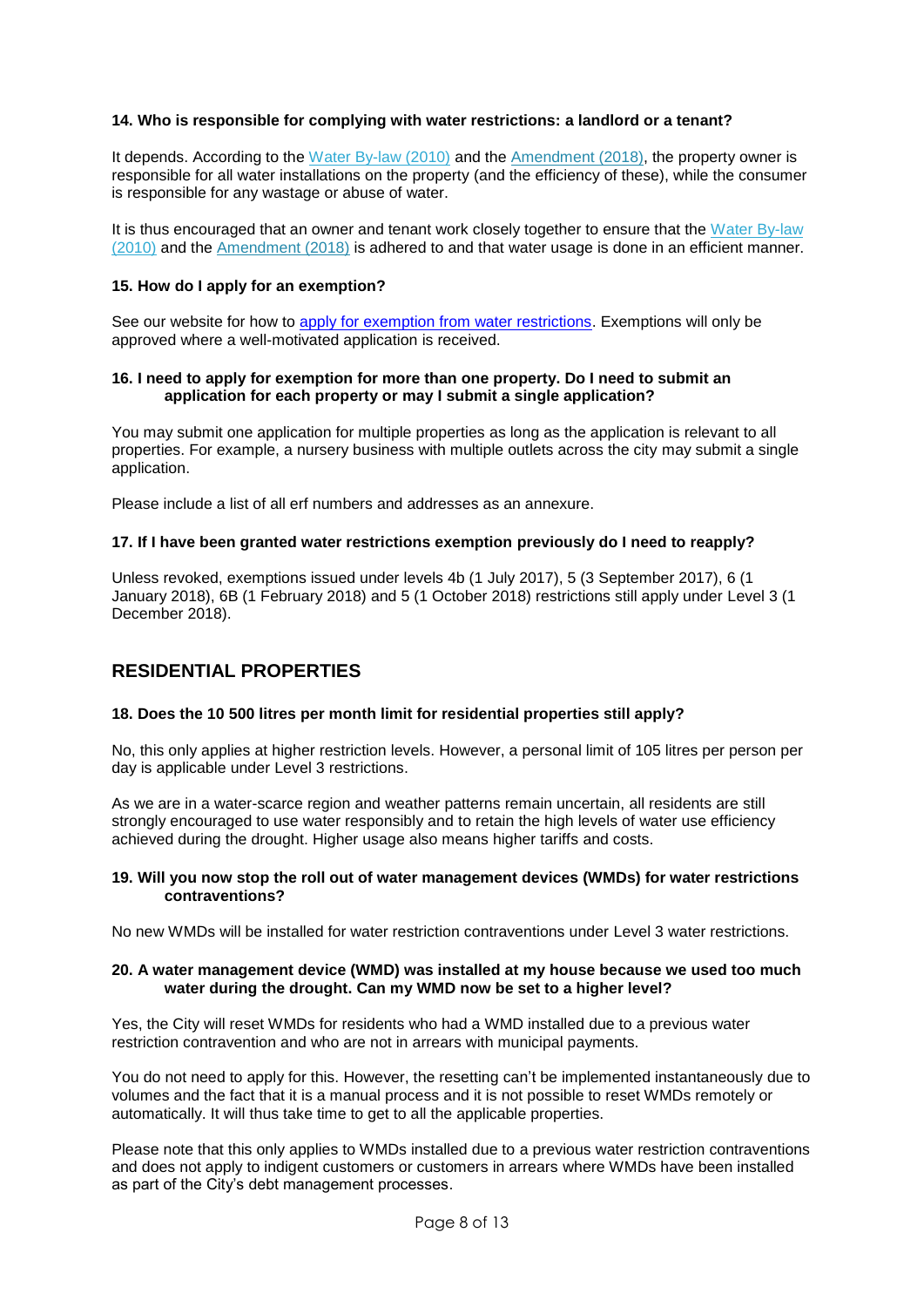#### <span id="page-8-0"></span>**21. If I want to retain my current water management device setting, what should I do?**

Customers, who are satisfied with their current setting and wish to retain it, are requested to contact the City via the following methods.

- Call [0860 103 089](tel:0860103089) (choose option 2: water related faults)
- Email [water@capetown.gov.za](mailto:water@capetown.gov.za)

Please note that if you do not contact the City with your request, your current water management device setting will be lifted and the setting will be on free-flow. As always when contacting the City, insist on a reference number which helps you to track the progress with your request.

#### <span id="page-8-1"></span>**22. How do I apply for an increased drinking water quota for my household?**

The 10 500 litres per month limit for residential properties does not apply under Level 3 restrictions. It is thus no longer necessary to apply for a quota increase.

If you have a water management device (WMD) installed, you will be eligible to have the setting increased. See question above.

If there is a spike in your water consumption, it could be as a result of an underground or undetected leak. Please see our [guide on how to find and fix leaks on your property.](http://resource.capetown.gov.za/documentcentre/Documents/Procedures,%20guidelines%20and%20regulations/Water_Finding_Fixing_Water_Leaks.pdf)

#### <span id="page-8-2"></span>**23. Are children's play pools allowed under Level 3 restrictions?**

Yes. However, you are strongly encouraged to only use small play pools. Please limit the amount of water used and recycle the water for flushing toilets.

#### <span id="page-8-3"></span>**24. Do the water restrictions affect spray parks?**

Spray parks are allowed to operate but must be strictly managed to minimise water wastage.

City-operated spray parks are designed with water efficiency in mind and use less water than a swimming pool.

#### <span id="page-8-4"></span>**25. How can I still be water wise while being allowed to use more water?**

Most of the water saving habits which Capetonians established during the drought crisis still makes sense going forward. For example, we've learned that it doesn't take a huge amount of water to keep a body clean, the yellow can mellow a bit, and using waste/grey water from our washing is fine for flushing toilets.

Moving from 70 to 105 litres per person per day means that we can now use water a bit more freely, and each household can figure out what that means for them e.g. a bit more for cooking and cleaning, for washing a vehicle, or for growing some potted herbs or veggies. We can still be efficient and do the same (or more) with less water, but now we don't have to do without.

The impact of climate change means that we can never be sure how much rainfall we'll get in future so it's best to use keep using water productively not wastefully. It costs more to have taps running if the water is not being used efficiently. Don't use more than you need, and re-use what you can.

#### **Water-wise tips:**

- Take short, stop-start showers
- Flush toilet with washing water when necessary
- [Find and fix leaks](http://resource.capetown.gov.za/documentcentre/Documents/Procedures,%20guidelines%20and%20regulations/Water_Finding_Fixing_Water_Leaks.pdf)
- Don't let taps run too long or at full flow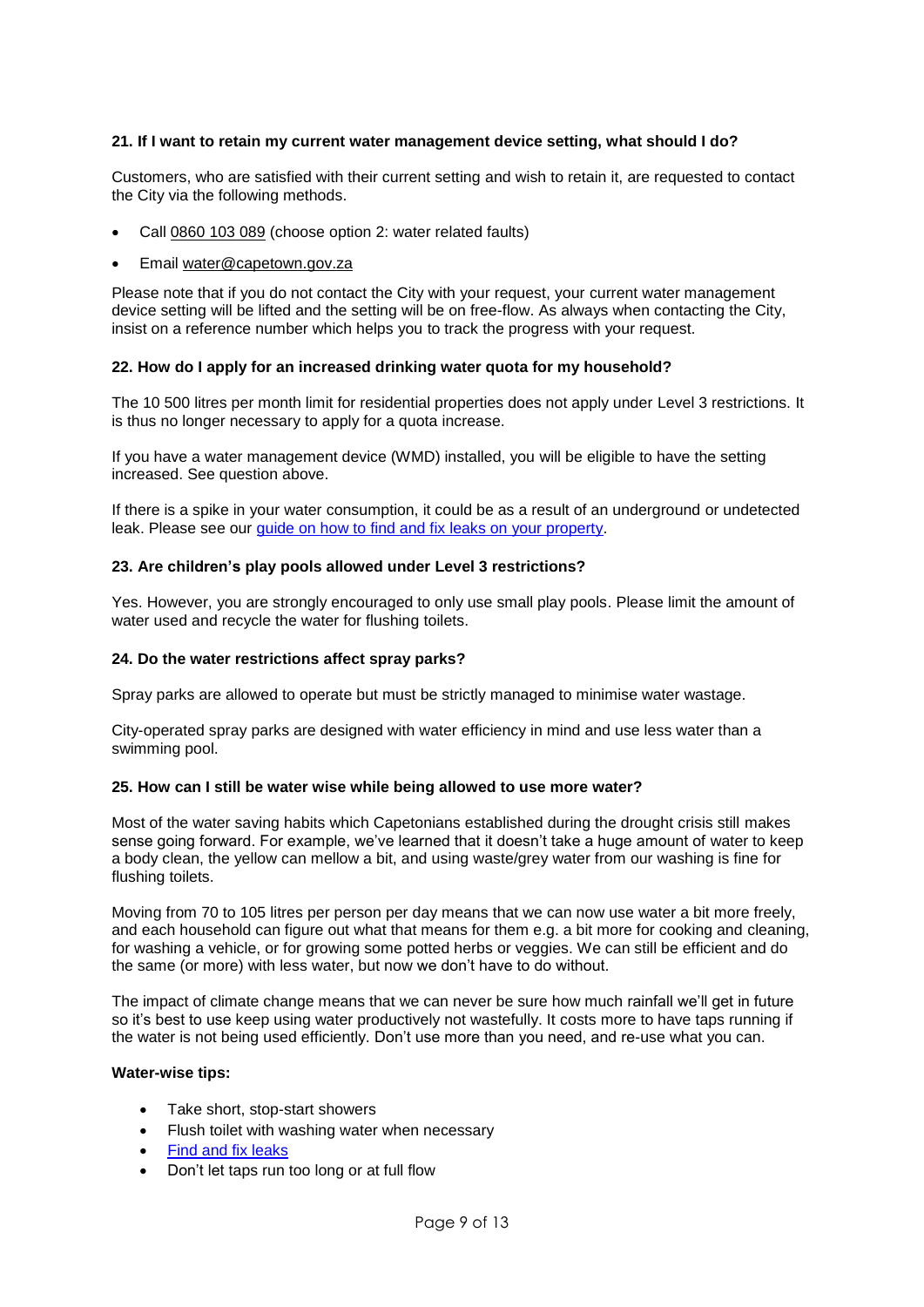- Only wash what's really necessary
- Install water-efficient taps, showers and toilets
- Fit a pool cover to reduce evaporation
- Harvest and store rainwater from gutters
- Always [Think Water](http://www.capetown/gov.za/thinkwater)

## <span id="page-9-0"></span>**NON-RESIDENTIAL CUSTOMERS**

#### <span id="page-9-1"></span>**26. Are commercial, industrial and other non-residential customers still required to reduce their consumption by 40% relative to their pre-drought consumption levels?**

No, this restriction only applies to higher restriction levels. Nevertheless, all customers are strongly encouraged to use water efficiently and to prevent wastage.

#### <span id="page-9-2"></span>**27. How do I apply for an increased quota of drinking water for my organisation?**

It is no longer necessary to apply for a quota increase. Percentage reduction restrictions for nonresidential properties are not applicable under Level 3 restrictions.

#### <span id="page-9-3"></span>**28. What other water conservation regulations apply to non-residential properties?**

All water conservation and demand management regulations contained in Schedule 1 of the [Water](http://resource.capetown.gov.za/documentcentre/Documents/Bylaws%20and%20policies/Water%20By-law%202010.pdf)  [By-law \(2010\)](http://resource.capetown.gov.za/documentcentre/Documents/Bylaws%20and%20policies/Water%20By-law%202010.pdf) and the [Amendment \(2018\)](http://resource.capetown.gov.za/documentcentre/Documents/Bylaws%20and%20policies/Water%20Amendment%20By-law%202018.pdf) must be complied with.

Please note that all major water users (those using more than 10 000 kilolitres of municipal drinking water per year), excluding those comprising multiple dwelling units, must undertake an annual water audit. The audit must be carried out before mid-July each year and the audit report must be available for inspection.

Find out more on **Know your water regulations.** 

The [Water By-law \(2010\)](http://resource.capetown.gov.za/documentcentre/Documents/Bylaws%20and%20policies/Water%20By-law%202010.pdf) and the [Amendment \(2018\)](http://resource.capetown.gov.za/documentcentre/Documents/Bylaws%20and%20policies/Water%20Amendment%20By-law%202018.pdf) also stipulates that the City does not guarantee pressure at a certain level.

Property owners, building management agents and body corporates should adhere to the building regulations where applicable by installing pumps and water storage systems to sustain their internal usage. These systems must be compliant with City and South African National Standards regulations in both their design and operation.

If you live in or operate from a multi-storey building, ensure that the water supply system, which includes booster pumps and rooftop storage, is in working order in compliance with the [Water By-law](http://resource.capetown.gov.za/documentcentre/Documents/Bylaws%20and%20policies/Water%20By-law%202010.pdf)  [\(2010\)](http://resource.capetown.gov.za/documentcentre/Documents/Bylaws%20and%20policies/Water%20By-law%202010.pdf) and the [Amendment \(2018\),](http://resource.capetown.gov.za/documentcentre/Documents/Bylaws%20and%20policies/Water%20Amendment%20By-law%202018.pdf) where applicable.

#### <span id="page-9-4"></span>**29. We are introducing alternative water sources in our business/operation now, like using rainwater, groundwater or recycling greywater. What are the rules related to this?**

All alternative water systems which are connected to a water installation are subject to approval from the City. The abstraction and storage of ground- and surface water is also subject to authorisation and registration by the National Department of Water and Sanitation (DWS).

Use of alternative water needs to be well managed and regulated as alternative water systems pose potentially serious health and environmental risks, including contamination of the drinking water supply.

See these links for City's website:

- [Apply to sink a borehole or wellpoint](http://www.capetown.gov.za/City-Connect/Apply/Municipal-services/Water-and-sanitation/Apply-to-sink-a-borehole-or-wellpoint-or-use-an-alternative-source-of-water?ca_source=print&ca_medium=print&ca_campaign=Water%20and%20Sanitation&ca_term=newsletter&ca_content=text)
- [Register a borehole or wellpoint](http://www.capetown.gov.za/City-Connect/Register/Water-and-sanitation/Register-a-borehole)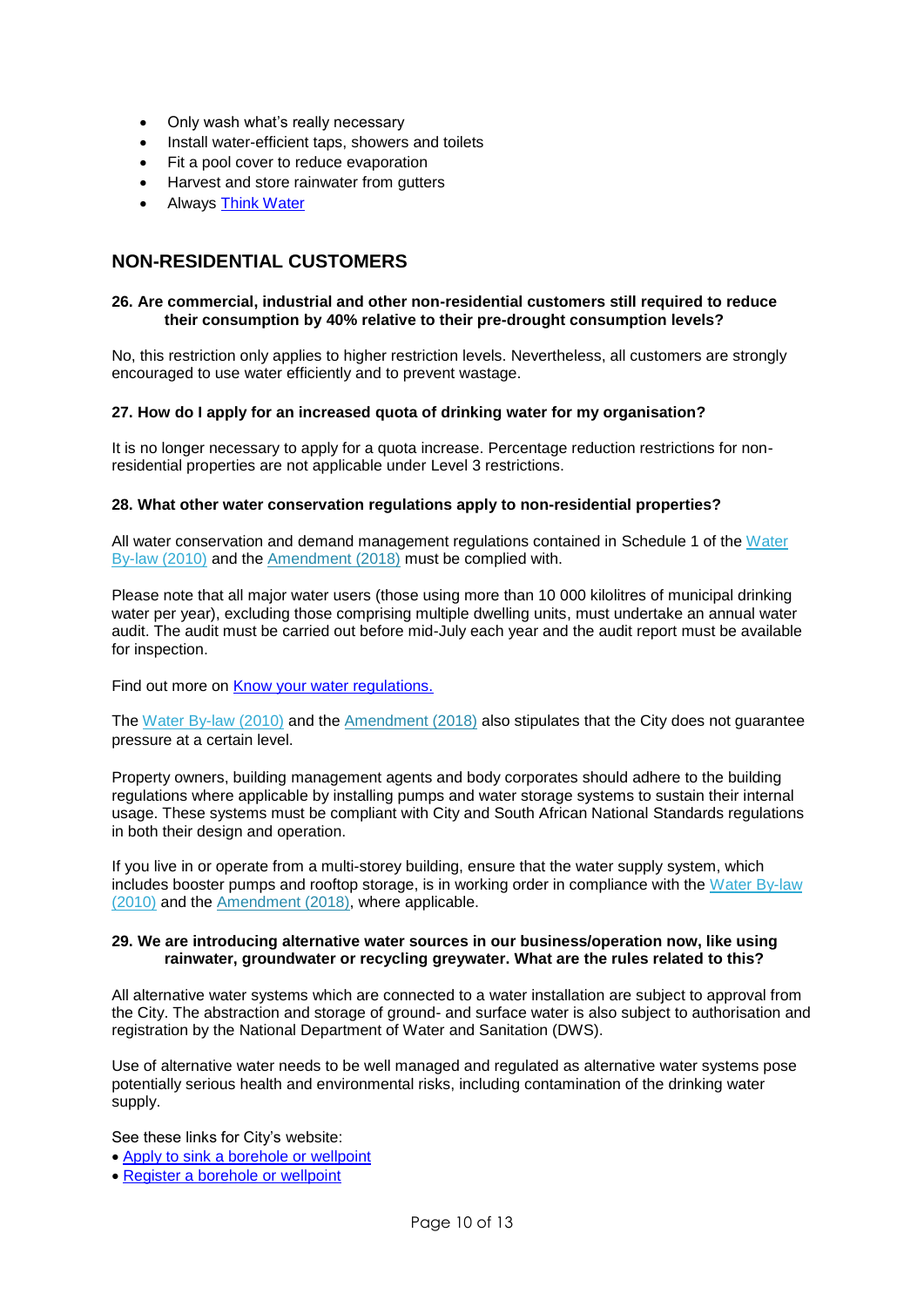- [Apply to install and use an alternative water system](http://www.capetown.gov.za/City-Connect/Apply/Municipal-services/Water-and-sanitation/apply-to-install-and-use-an-alternative-water-system)
- <span id="page-10-0"></span>[Water By-law \(2010\)](http://resource.capetown.gov.za/documentcentre/Documents/Bylaws%20and%20policies/Water%20By-law%202010.pdf) and the [Amendment \(2018\)](http://resource.capetown.gov.za/documentcentre/Documents/Bylaws%20and%20policies/Water%20Amendment%20By-law%202018.pdf)

## **IRRIGATION AND WATERING**

#### <span id="page-10-1"></span>**30. Can I now water my garden with municipal drinking water?**

Limited watering with municipal drinking water is allowed under Level 3 restrictions. However, this is subject to the 105 litres per day personal limit and the following restrictions apply:

- only using a bucket or watering can
- only irrigate on Tuesdays, Thursdays and Saturdays before 09:00 or after 18:00 for a maximum of one hour per day per property
- no watering within 24 hours of rainfall that provides adequate soil saturation
- no use of hosepipes or any sprinkler systems allowed

#### <span id="page-10-2"></span>**31. May I use my irrigation system and hosepipe if connected to borehole water?**

Yes. However, borehole/well point water users are strongly encouraged to follow the same watering times as applicable to municipal drinking water use and water must be used efficiently to avoid wastage and evaporation. Boreholes and well points must be registered and correct signage must be displayed for all alternative water sources such as boreholes, well points, greywater systems and rainwater tanks.

#### <span id="page-10-3"></span>**32. I am physically disabled/elderly and I can't water my garden with buckets or a watering can. Do I qualify for exemption from the irrigation restrictions?**

You may [apply for exemption from water restrictions](http://www.capetown.gov.za/City-Connect/Apply/Municipal-services/Water-and-sanitation/Apply-for-exemption-from-water-restrictions) and your application will be considered on merit. Your application must include a motivation and supporting documents about your disability. Copies of your previous three months' water bill showing reasonable consumption will further support your application.

However, we strongly encourage you to consider irrigation solutions within the current water restrictions where possible. Please consider:

- using a smaller watering can
- planting drought-resistant plants
- asking a friend or an employee to water your garden
- installing an irrigation system that uses an alternative water source such as greywater; harvested rain water; borehole water; and preferably an efficient irrigation system e.g. drip irrigation or using moisture retention methods.

### <span id="page-10-4"></span>**SWIMMING POOLS**

#### <span id="page-10-5"></span>**33. May I fill and top up my swimming pool with municipal drinking water?**

Limited topping up of pools with municipal drinking water is allowed under Level 3 restrictions. However, this is subject to the 105 litres per day personal limit and the following conditions:

- the pool must be covered with a non-permeable solid pool cover when not in use
- no automatic top-up mechanisms allowed
- backwash water must be recovered where practically possible
- rainwater must be collected for topping up pools, where practically possible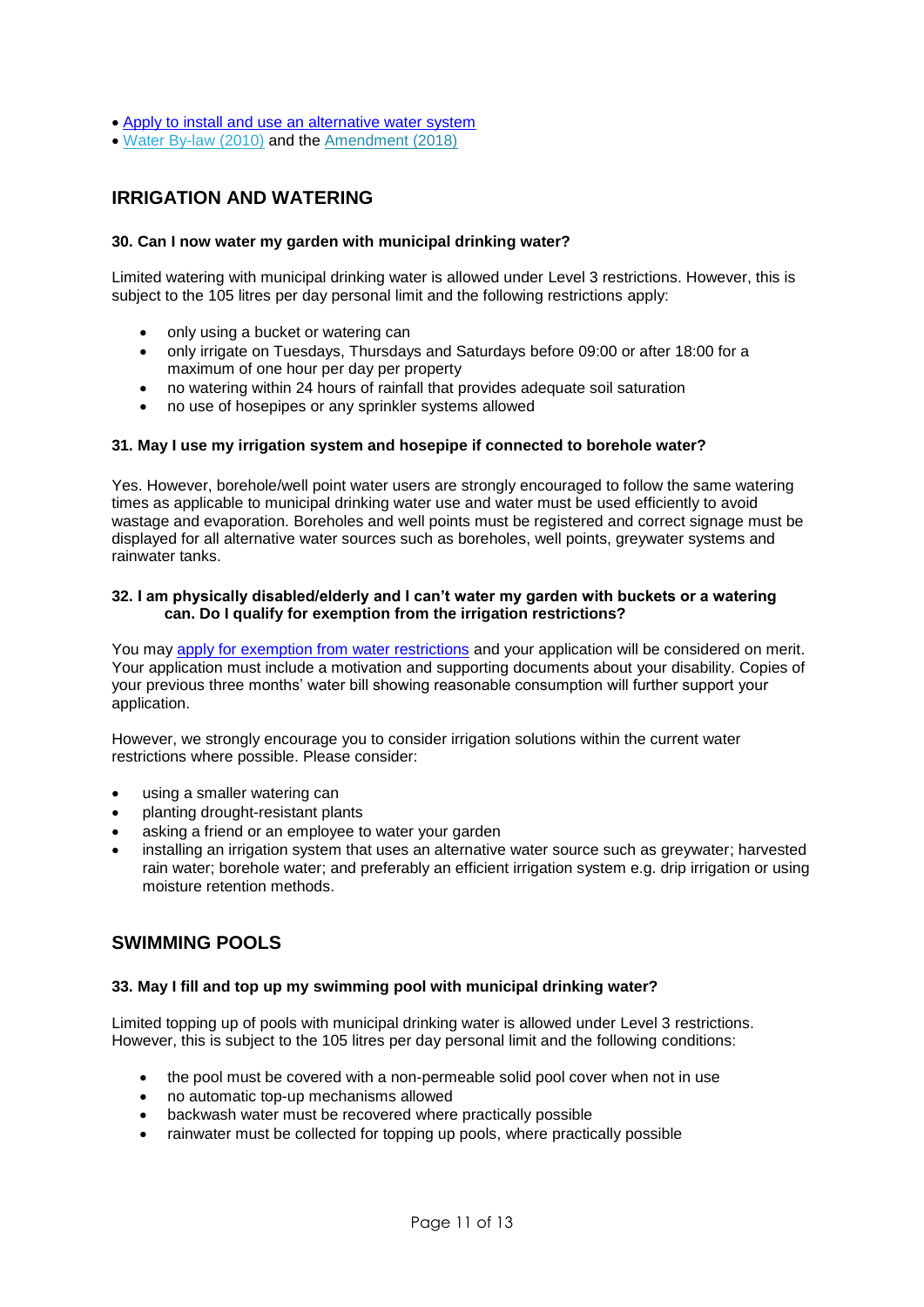#### <span id="page-11-0"></span>**34. What type of pool cover is required?**

The pool cover must be solid and non-permeable to prevent evaporation from the pool. Pool netting and covers made of shade cloth are not sufficient to prevent evaporation.

#### <span id="page-11-1"></span>**35. May I top up my pool with municipal drinking water if a chemical/liquid pool cover is used?**

No. Chemical/liquid pool covers are less effective in preventing evaporation in windy conditions, than solid pool covers. Level 3 water restrictions require the pool to be covered by a solid, non-permeable pool cover if municipal drinking water is used.

However, chemical/liquid pool covers may be used in addition to a solid cover to help limit evaporation from the pool while the pool is in use and uncovered.

#### <span id="page-11-2"></span>**36. How do I use rainwater to top up my pool?**

Rainwater can be directed from your roof downpipe to a storage tank or directly to your pool. A simple plastic sleeve connected to the gutter and leading into the pool is a common method.

#### <span id="page-11-3"></span>**37. May I use a hosepipe to top-up my swimming pool?**

Yes. The restriction on hosepipe use does not apply to swimming pools.

Boreholes and well points must be registered and correct signage must be displayed for all alternative water sources such as boreholes, well points, greywater systems and rainwater tanks.

<span id="page-11-4"></span>How can I operate a water-wise pool?

- Refit the pool cover immediately after use
- Use rainwater tanks to harvest rainwater for the pool
- Use a backwash tank to treat and recycle backwash water
- Use borehole water to top up your pool (check the suitability of your borehole water first)
- Backwash only when necessary
- Check your pool, pool piping and pump system for leaks
- Don't operate fountains or water features
- Protect your pool from the wind. Use landscaping and wind barriers to reduce wind evaporation
- Don't overheat your pool
- <span id="page-11-5"></span>Do not overfill your pool. Only fill to mid-weir level

## **WASHING VEHICLES AND BOATS**

#### <span id="page-11-6"></span>**38. Am I allowed to wash my car with municipal drinking water?**

Vehicles, trailers, caravans and boats may be washed with municipal drinking water only if using a bucket. However, this is subject to the 105 litres per day personal limit.

#### <span id="page-11-7"></span>**39. Must commercial car washes use a bucket?**

No. However, commercial car washes may only use municipal drinking water if they comply with industry best practice water conservation norms and recycle at least 50% of the water used.

#### <span id="page-11-8"></span>**40. May owners of boats rinse and flush their motors after fishing?**